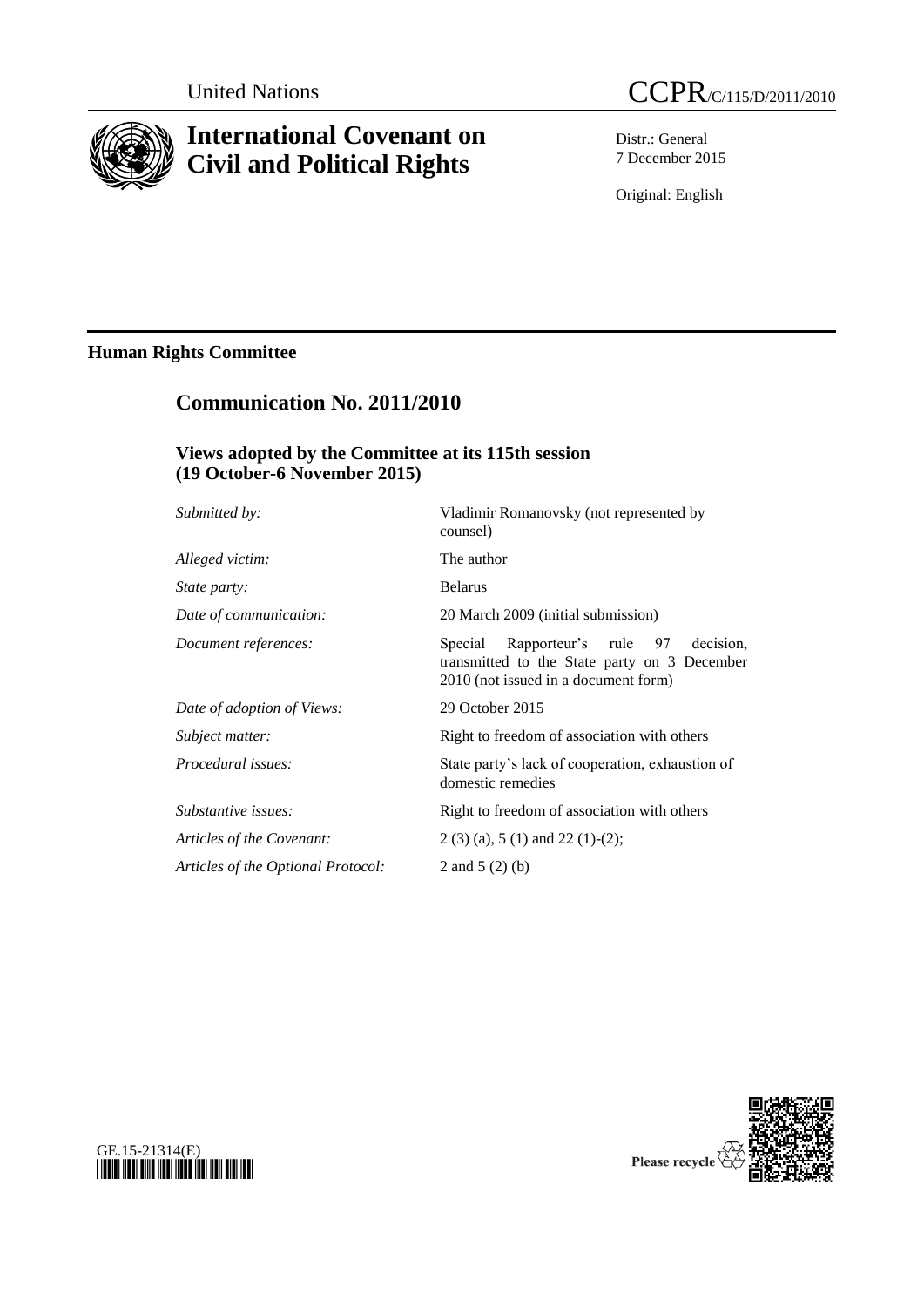### **Annex**

### **Views of the Human Rights Committee under article 5 (4) of the Optional Protocol to the International Covenant on Civil and Political Rights (115th session)**

concerning

#### **Communication No. 2011/2010**\*

| Submitted by:          | Vladimir Romanovsky (not represented by<br>counsel) |
|------------------------|-----------------------------------------------------|
| Alleged victim:        | The author                                          |
| <i>State party:</i>    | <b>Belarus</b>                                      |
| Date of communication: | 20 March 2009 (initial submission)                  |

*The Human Rights Committee*, established under article 28 of the International Covenant on Civil and Political Rights,

*Meeting on* 29 October 2015,

*Having concluded* its consideration of communication No. 2011/2010, submitted to it by Vladimir Romanovsky under the Optional Protocol to the International Covenant on Civil and Political Rights,

*Having taken into account* all written information made available to it by the author of the communication and the State party,

*Adopts* the following:

#### **Views under article 5 (4) of the Optional Protocol**

1. The author of the communication is Vladimir Romanovsky, a Belarusian national born in 1941. He claims to be a victim of a violation by Belarus of his rights under article 22 (1) and (2), read in conjunction with articles 2 (3) (a) and 5 (1), of the International Covenant on Civil and Political Rights. The Optional Protocol entered into force for the State party on 30 December 1992.

#### **The facts as presented by the author**

2.1. On 14 June 2006, the author participated in an assembly of Belarusian retirees, held in Minsk, in which 29 people, including the author, represented 270 retirees from various regions of Belarus. During the assembly, the decision to establish a public association

<sup>\*</sup> The following members of the Committee participated in the examination of the present communication: Yadh Ben Achour, Lazhari Bouzid, Sarah Cleveland, Ahmed Amin Fathalla, Olivier de Frouville, Yuji Iwasawa, Ivana Jelić, Duncan Laki Muhumuza, Photini Pazartzis, Mauro Politi, Sir Nigel Rodley, Víctor Manuel Rodríguez-Rescia, Fabián Omar Salvioli, Dheerujlall Seetulsingh, Anja Seibert-Fohr, Yuval Shany, Konstantine Vardzelashvili and Margo Waterval.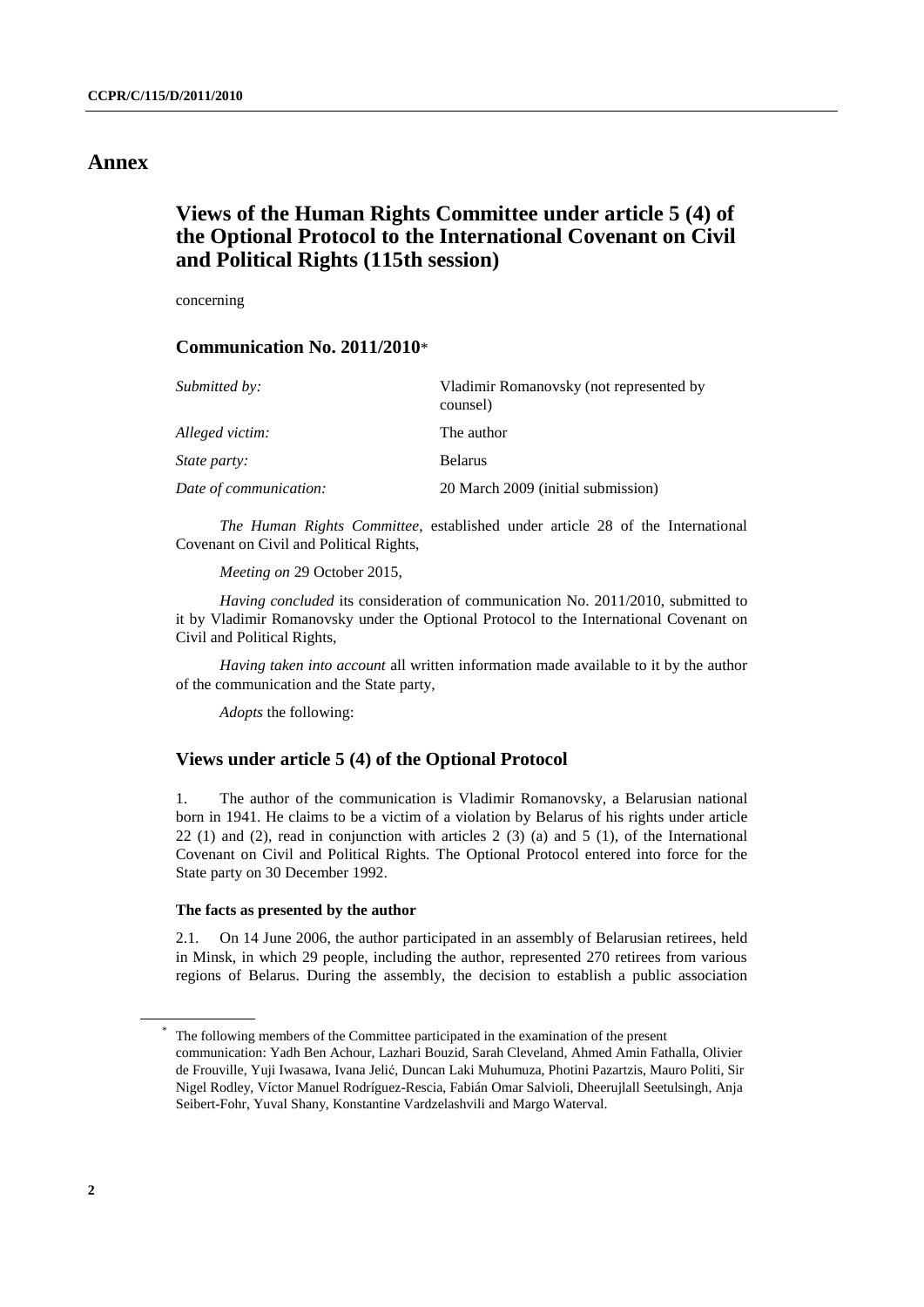called "Elderlies" was taken. On 13 July 2006, the documents of the association were submitted for formal registration to the Ministry of Justice.

2.2 In letters dated 30 and 31 October 2006, the Ministry of Justice informed the author about its refusal to register the association, stating that the assembly lacked "legitimacy" and consequently, all the decisions adopted during the assembly, including the decision to establish the association, were legally void. It also stated that one of the signed records of the assembly was not presented in the form of a final document, but as a draft.

2.3 On 28 November 2006, the Ministry of Justice provided additional explanations. It stated that the assembly was illegitimate because there was no record establishing the rules of representation at the assembly and that during regional meetings some individuals were appointed as representatives, although they were not present at the meetings in question. The author states that the absence of some of the representatives may have been due to sickness, which should not constitute an obstacle to their appointment as representatives at the founding assembly. In that regard, he notes that those individuals had given their prior consent to be representatives and were designated as representatives in their absence. As such, they later participated in the assembly. The author also maintains that the reasons given by the Ministry for its refusal to register the association were not provided for in the legislation and thus were arbitrary.

2.4 On 27 December 2006, the author and two other members of the association challenged the decisions of the Ministry of Justice of 30 and 31 October 2006 before the Supreme Court. They noted that, pursuant to article 15 of the Law on Public Associations, in case of shortcomings of a preventable nature, such as missing documents, the registration may be postponed but not denied. Therefore, the Ministry of Justice should have postponed the registration of the association and requested that the missing documents, namely the final record of the assembly, be submitted. They gave examples of situations in which associations were refused registration pursuant to article 15 of the Law, such as when the shortcomings relating to the documents submitted could not be rectified, and noted that the association's case did not fall within any of the situations. In their complaint to the Supreme Court, they relied on, inter alia, their right to freedom of association as protected by article 22 of the Covenant.

2.5 On 5 February 2007, the Supreme Court acknowledged that the absence of the assembly's final record on representation could not be considered as a ground for refusing to register the association. However, during the court hearing, the Ministry of Justice invoked new arguments in addition to those indicated in its refusal letters, such as the participation of one Mr. Zavyalov, who, according to the Ministry, did not have the right to participate. The author claims that it is the assembly itself and not the Ministry that should define whether Mr. Zavyalov has a right to participate or not. Nevertheless, the Supreme Court dismissed the authors' appeal.

#### **The complaint**

3.1 The author claims that the refusal to register the association Elderlies arbitrarily restricts his right to freedom of association with others, in violation of article 22 (1) and (2) of the Covenant, because the reasons given by the Ministry of Justice for its refusal to register the association were not provided for in the legislation, thus making the refusal arbitrary. He states that the Ministry's arguments regarding the restrictions are disproportionate and not necessary for reasons of security, public order, protection of health, morals or the rights and freedoms of others.

3.2 The author also claims a violation of article 22, read in conjunction with article 5 (1), of the Covenant, as the arguments advanced by the Ministry of Justice were beyond the permitted restrictions set out in article 22 (2) of the Covenant. The author further claims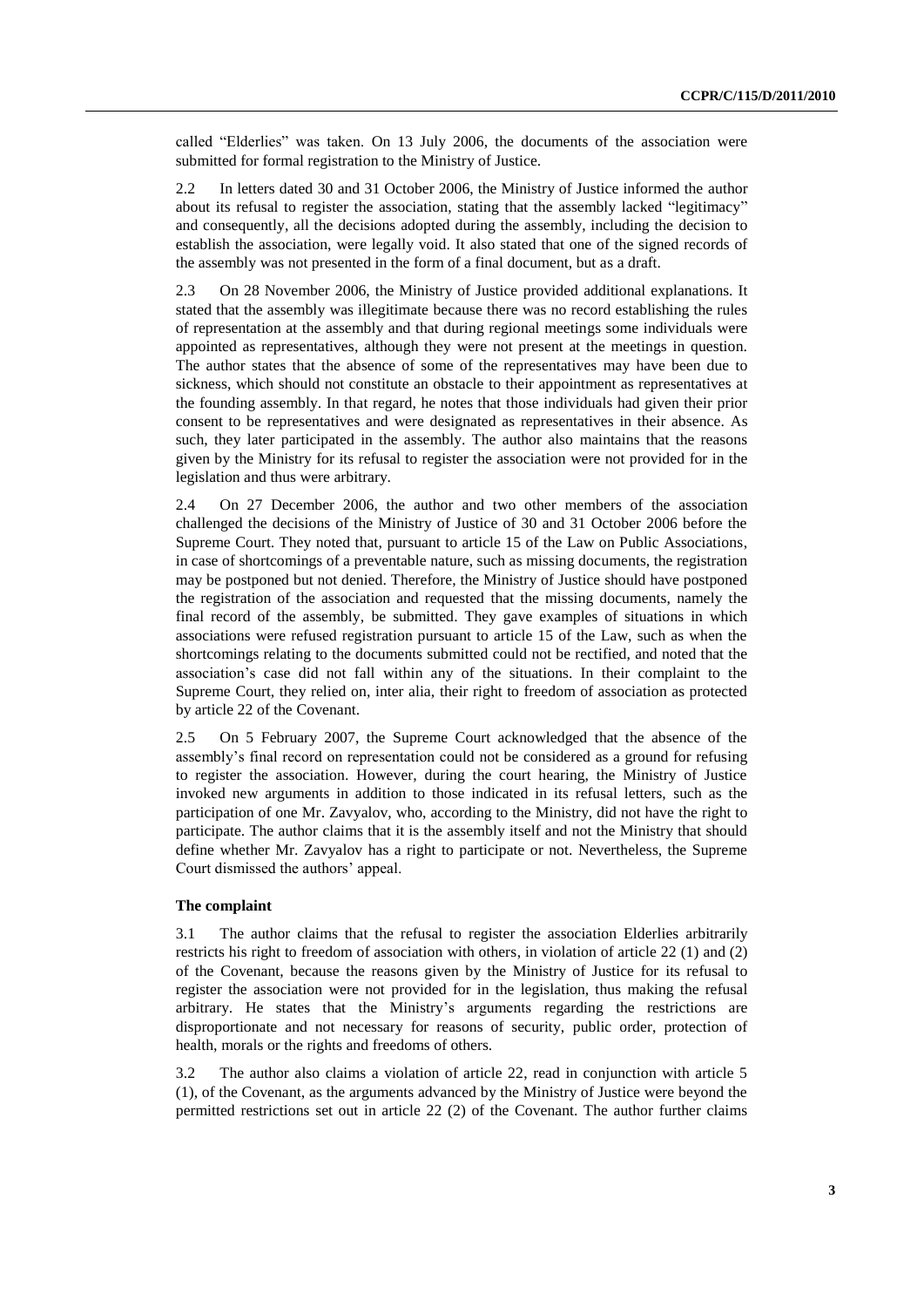that national legislation does not require that only individuals who participate in a meeting can be designated as representatives and that all such appointed representatives should participate in the founding assembly. The national authorities did not indicate the purposes that they were pursuing by establishing the above-mentioned requirements.

3.3 The author further claims a violation of article 22, read in conjunction with article 2 (3) (a), of the Covenant, as he was not provided with an effective legal remedy. In that regard, the author refers to, inter alia, the 2001 report of the Special Rapporteur on the independence of judges and lawyers (E/CN.4/2001/65/Add.1) in which it is stated that judges in Belarus are not independent. He also refers to the Committee's Views in a number of cases against Belarus which were never implemented, and claims that domestic remedies are ineffective.

3.4 The author adds that, according to national legislation, a person may be held criminally liable for operating an unregistered organization, which he considers as constituting an impediment on the enjoyment of his right to freedom of association with others.

#### **State party's observations on admissibility**

4.1 In a note verbale dated 6 January 2011, the State party conveyed its concern about, inter alia, the unjustified registration of communications submitted by individuals under its jurisdiction who, it considered, had not exhausted all available domestic remedies, including appealing to the Prosecutor's Office for supervisory review of a judgement having the force of res judicata, in violation of article 2 of the Optional Protocol. It submitted that the present communication and several other communications were registered by the Committee in violation of the provisions of the Optional Protocol; that there were no legal grounds for the State party to consider those communications; and that any decision taken by the Committee on such communications would be considered invalid. It further stated that any references to the Committee's long-standing practice regarding the registration of communications were not legally binding on it.

4.2 In a letter dated 19 April 2011, the Chair of the Committee informed the State party that, further to article 4 (2) of the Optional Protocol to the Covenant, it was implicit that the State party must provide the Committee with all the information at its disposal. The State party was requested to submit additional observations regarding the admissibility and the merits of the communication. The State party was also informed that, in the absence of observations, the Committee would proceed with the examination of the communication based on the information available to it.

4.3 In a note verbale dated 25 January 2012, the State party submitted that, upon becoming a party to the Optional Protocol, it had agreed, under article 1 thereof, to recognize the competence of the Committee to receive and consider communications from individuals subject to its jurisdiction who claimed to be victims of a violation by the State party of any rights protected by the Covenant. It noted, however, that that recognition was undertaken in conjunction with other provisions of the Optional Protocol, including those establishing criteria regarding petitioners and the admissibility of their communications, in particular articles 2 and 5. The State party maintained that, under the Optional Protocol, States parties had no obligation to recognize the Committee's rules of procedure nor its interpretation of the provisions of the Optional Protocol, which could only be effective when done in accordance with the Vienna Convention on the Law of Treaties. It submitted that, in relation to the complaint procedure, States parties should be guided first and foremost by the provisions of the Optional Protocol, and that references to the Committee's long-standing practice, methods of work and case law were not subjects of the Optional Protocol. It also submitted that any communication registered in violation of the provisions of the Optional Protocol would be viewed by it as being incompatible with the Optional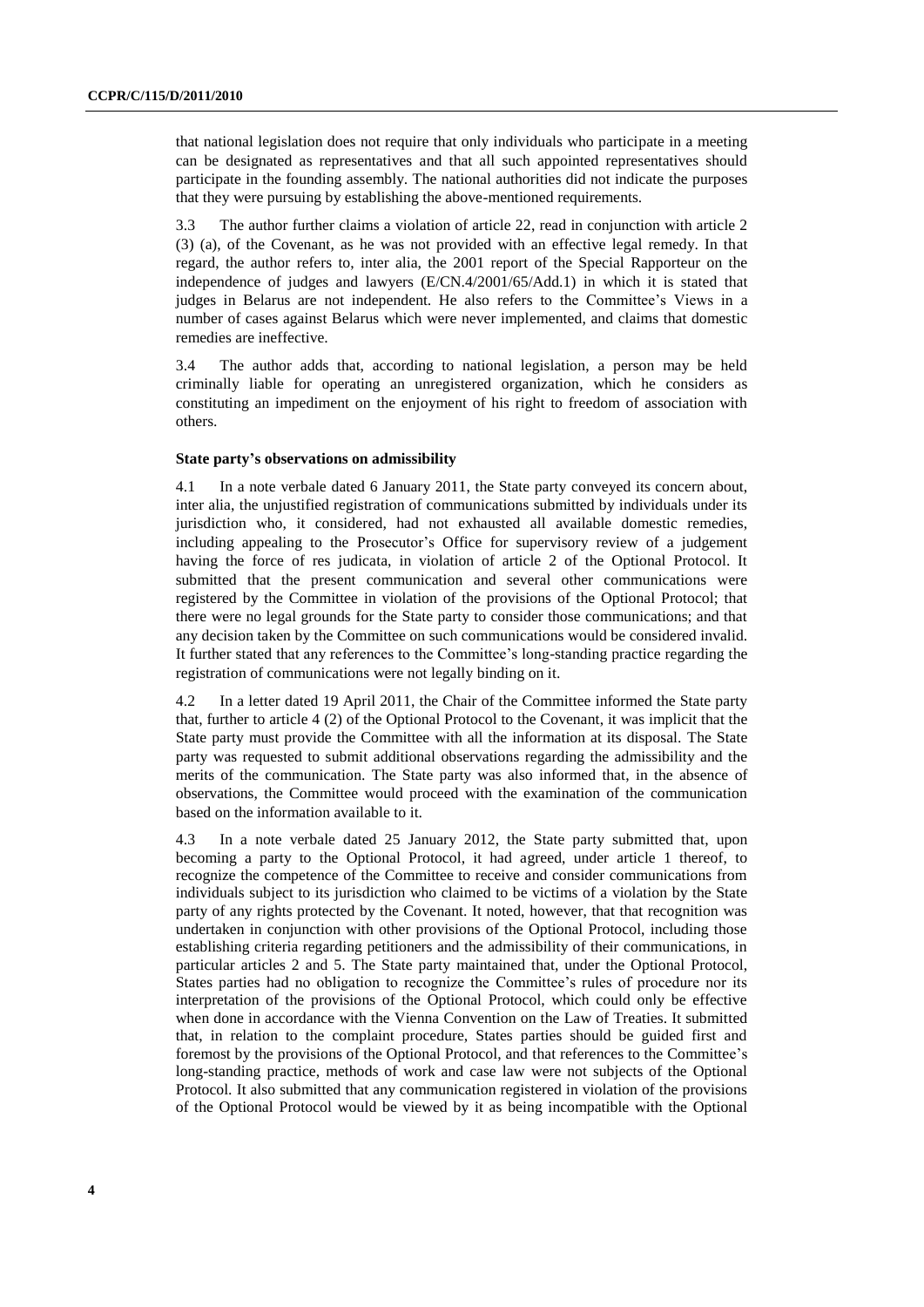Protocol and would be rejected without comments on the admissibility or the merits, and that any decision taken by the Committee on such rejected communications would be considered by its authorities as "invalid". The State party considers that the present communication as well as several other communications before the Committee have been registered in violation of the Optional Protocol.

#### **Issues and proceedings before the Committee**

#### *The State party's lack of cooperation*

5.1 The Committee notes the State party's assertion that there are no legal grounds for consideration of the author's communication, insofar as it was registered in violation of the provisions of the Optional Protocol; that it has no obligation to recognize the Committee's rules of procedure nor the Committee's interpretation of the provisions of the Optional Protocol; and that any decision taken by the Committee on the present communication will be considered "invalid" by its authorities.

5.2 The Committee recalls that under article 39 (2) of the Covenant, it is empowered to establish its own rules of procedure, which States parties have agreed to recognize. It observes that, by adhering to the Optional Protocol, a State party to the Covenant recognizes the competence of the Committee to receive and consider communications from individuals claiming to be victims of violations of any of the rights set forth in the Covenant (preamble and art. 1 of the Optional Protocol). Implicit in a State's adherence to the Optional Protocol is the undertaking to cooperate with the Committee in good faith so as to permit and enable it to consider such communications, and after examination thereof, to forward its Views to the State party and the individual (art. 5 (1) and (4)). It is incompatible with those obligations for a State party to take any action that would prevent or frustrate the Committee in its consideration and examination of the communication, and in the expression of its Views.<sup>1</sup> It is up to the Committee to determine whether a communication should be registered. The Committee observes that, by failing to accept the competence of the Committee to determine whether a communication should be registered and by declaring beforehand that it will not accept the Committee's determination on the admissibility or the merits of the communication, the State party is violating its obligations under article 1 of the Optional Protocol.<sup>2</sup>

#### *Consideration of admissibility*

6.1 Before considering any claim contained in a communication, the Committee must, in accordance with rule 93 of its rules of procedure, decide whether or not the communication is admissible under the Optional Protocol.

6.2 The Committee has ascertained, as required under article 5 (2) (a) of the Optional Protocol, that the same matter is not being examined under another procedure of international investigation or settlement.

6.3 With regard to the requirement set out in article 5 (2) (b) of the Optional Protocol, the Committee notes that the State party has challenged the admissibility of the communication on the grounds of non-exhaustion of domestic remedies, stating that the author did not request the prosecutor's office to consider his case under the supervisory review procedure. The Committee recalls its jurisprudence, according to which petition to a prosecutor's office to initiate the supervisory review of a judgement having the force of res

<sup>&</sup>lt;sup>1</sup> See, inter alia, communication No. 869/1999, *Piandiong et al. v. Philippines*, Views adopted on 19 October 2000, para. 5.1.

<sup>2</sup> See communications No. 1949/2010, *Kozlov et al v. Belarus*, Views adopted on 25 March 2015, paras. 5.1-5.2; No. 1226/2003, *Korneenko v. Belarus*, Views adopted on 20 July 2012, paras. 8.1-8.2; and No. 1948/2010, *Turchenyak et al. v. Belarus*, Views adopted on 24 July 2013, paras. 5.1-5.2.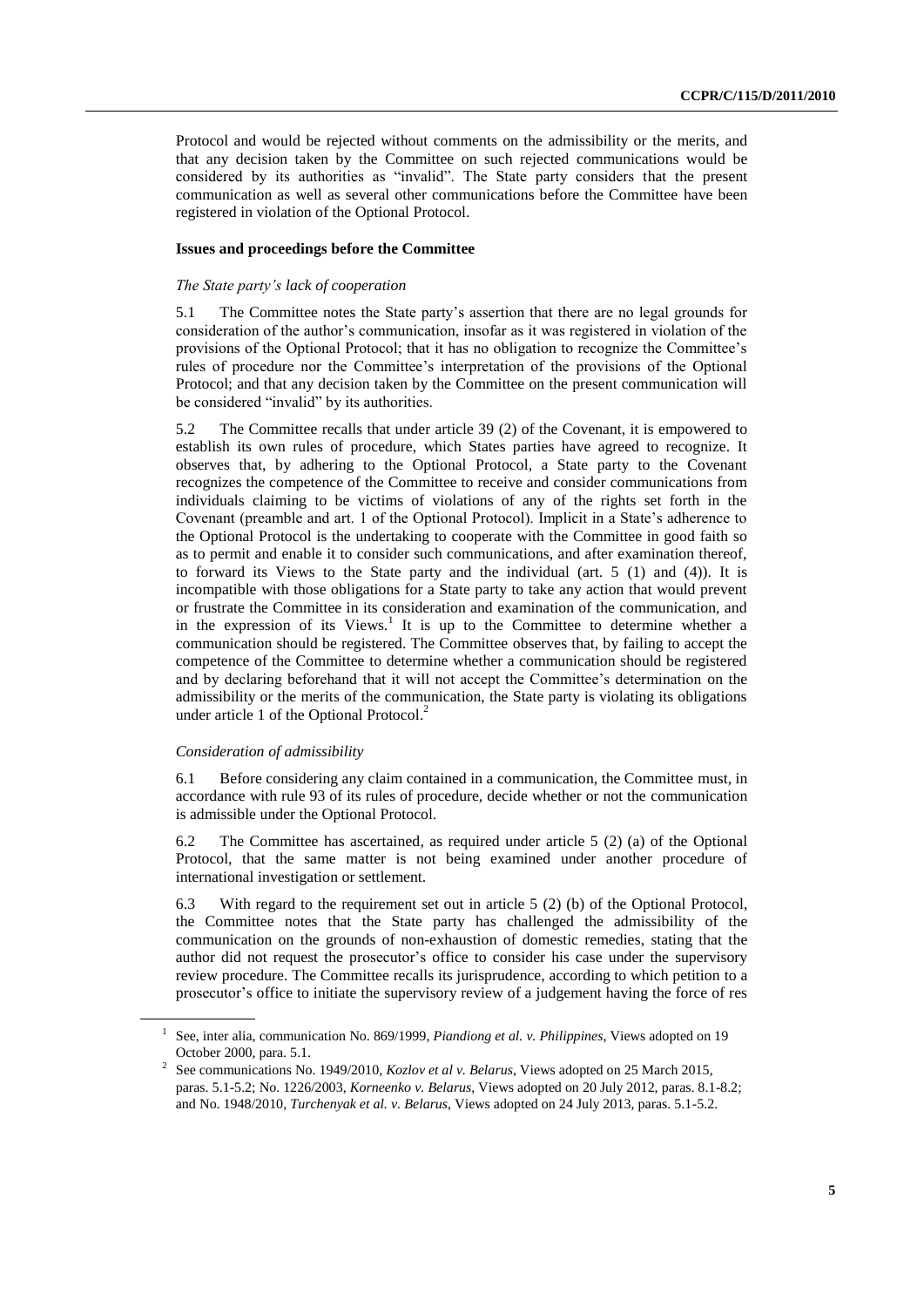judicata does not constitute an effective remedy that has to be exhausted for the purposes of article  $5$  (2) (b) of the Optional Protocol.<sup>3</sup> Accordingly, the Committee considers that it is not precluded by article 5 (2) (b) of the Optional Protocol from examining the present communication.

6.4 The Committee takes note of the author's claim that the State party has violated his rights under article 22 (2), read in conjunction with article 2 (3) (a), of the Covenant. The Committee considers, however, that based on the material before it, the author has not shown sufficient grounds to support his claim regarding a violation of article 22 (2), read in conjunction with article 2 (3) (a), of the Covenant. The Committee therefore considers that the author has not sufficiently substantiated that claim for the purposes of admissibility and concludes that it is inadmissible under article 2 of the Optional Protocol.

6.5 The Committee also takes note of the author's claim under article 22, read in conjunction with article 5 (1), of the Covenant. The Committee recalls that article 5 (1) does not give rise to any separate individual rights.<sup>4</sup> Thus, that claim is incompatible with the Covenant and inadmissible under article 3 of the Optional Protocol.

6.6 The Committee considers that the author has sufficiently substantiated his remaining claim that raises issues under article 22 (1) of the Covenant, for the purposes of admissibility. Accordingly, it declares the communication admissible and proceeds to its consideration of the merits.

#### *Consideration of the merits*

7.1 The Committee has considered the present communication in the light of all the information made available to it by the parties, as provided for under article 5 (1) of the Optional Protocol.

7.2. The issue before the Committee is whether the refusal by the State party's authorities to register the public association Elderlies constitutes an unjustified restriction of the author's right to freedom of association with others. In that connection, the Committee recalls that its task under the Optional Protocol is not to assess, in the abstract, laws enacted by States parties, but to ascertain whether the implementation of those laws in the case in question gives rise to a violation of the rights of the author.<sup>5</sup> The Committee recalls that, in accordance with article 22 (2) of the Covenant, any restriction on the right to freedom of association must cumulatively meet the following conditions: (a) it must be prescribed by law; (b) it may only be imposed for one of the purposes set out in article 22 (2); and (c) it must be "necessary in a democratic society" in the interest of one of those purposes and proportionate in nature.<sup>6</sup> Reference to "democratic society" in the context of article 22 indicates, in the Committee's opinion, that the existence and operation of associations, including those which peacefully promote ideas that are not necessarily favourably viewed by the Government or the majority of the population, is a cornerstone of any democratic society.<sup>7</sup> In that connection, the Committee recalls that it is for the State party to demonstrate that the restrictions imposed were justified in the case in question.

<sup>3</sup> See, inter alia, communications No. 1873/2009, *Alekseev v. Russian Federation*, Views adopted on 25 October 2013, para. 8.4; and No. 1985/2010, *Koktish v. Belarus*, Views adopted on 24 July 2014, para. 7.3

<sup>4</sup> Communication No. 1167/2003, *Rayos v. Philippines*, Views adopted on 27 July 2004, para. 6.8.

<sup>5</sup> See communication No. 550/1993, *Faurisson v. France*, Views adopted on 8 November 1996, para. 9.3.

<sup>6</sup> See, for example, communications No. 1039/2001, *Zvozskov et al. v. Belarus*, Views adopted on 17 October 2006, para. 7.2; and No. 1383/2005, *Katsora et al. v. Belarus*, Views adopted on 25 October 2010, para. 8.2.

<sup>7</sup> See *Katsora et al. v. Belarus*, para. 8.2.